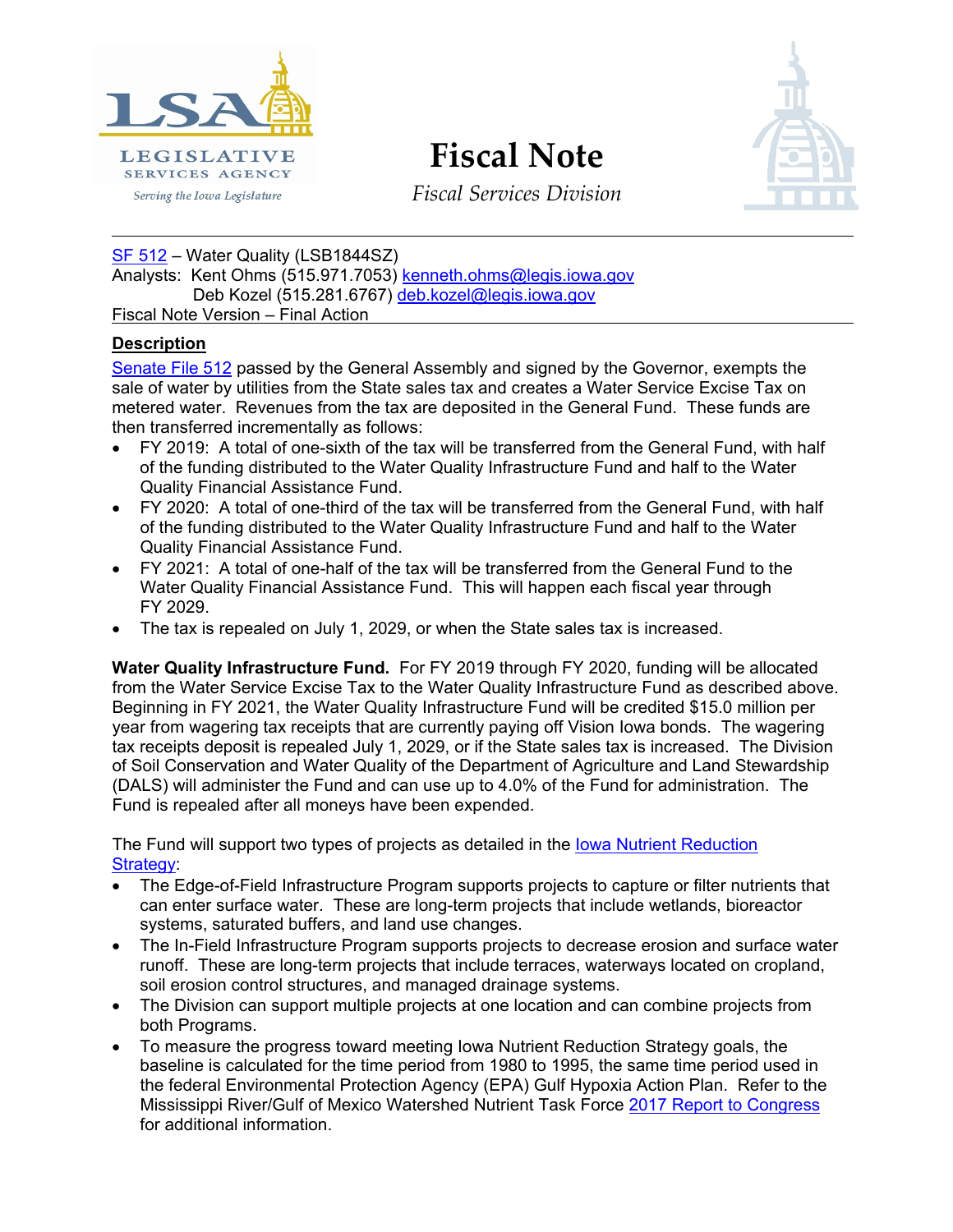**Water Quality Financial Assistance Fund.** This Bill creates the Water Quality Financial Assistance Fund in the State Treasury and appropriates moneys from the Water Service Excise Tax to the Fund. For FY 2019 through FY 2030, funds will be appropriated annually as follows:

- 40.0% to the Iowa Finance Authority (IFA) for the Wastewater and Drinking Water Treatment Financial Assistance Program. The IFA will administer the Program, which consists of appropriations, interest, and other funds. The Program will be expanded to include drinking water treatment and source water protection projects. The IFA can use 1.0% of the funds for administration. The IFA is required to submit an annual report to the Governor and the General Assembly beginning October 1, 2018, detailing the expenditures of the previous year. The Program is amended to give priority to communities that employ technology to address the latest version of the Iowa Nutrient Reduction Strategy. Eligibility is expanded to include utility management organizations and rural water systems.
- 45.0% to the IFA for the Water Quality Financing Program, which funds projects to improve the quality of surface water and groundwater. This is a loan program, and the IFA will set the loan interest rates and charge fees to pay for the costs of processing loans. The IFA is required to submit an annual report to the Governor and the General Assembly beginning October 1, 2018, detailing the expenditures of the previous year.
- 15.0% to the Division of Soil Conservation and Water Quality of the DALS for the Water Quality Urban Infrastructure Program to fund demonstration projects that decrease erosion and storm water discharge, and other related projects. The projects will be funded on a cost-share basis. The Division can use 4.0% of the funds for administration. Beginning July 1, 2018, funds can be used to support the three-year data collection of in-field practices at Iowa State University. Funds may also be used to develop and maintain a website displaying measurable indicators of change in State watersheds. Examples of measurable indicators include public and private funding inputs, land use, and calculated load reductions.

## **Background**

Currently, the sale of water by utilities to residential and nonresidential customers is subject to the State sales tax, as well as any local option sales tax (LOST). Nonresidential sewage utilities are also subject to the sales tax, while residential sewage utilities are not. The State sales tax includes a portion that is directed to the Secure an Advanced Vision for Education (SAVE) Program, commonly referred to as the "sixth-cent."

The Wastewater and Drinking Water Treatment Financial Assistance Program, created in Iowa Code section [16.134,](https://www.legis.iowa.gov/docs/code/16.134.pdf) is for communities, with priority for disadvantaged communities, seeking to install or upgrade wastewater treatment facilities due to regulatory activity by the Department of Natural Resources (DNR). Grant awards are capped at \$500,000. The Fund received a total of \$11.0 million in appropriations from the Rebuild Iowa Infrastructure Fund (RIIF) for the period of FY 2006 to FY 2008.

## **Assumptions**

- The annual sales tax attributable to metered water sales in FY 2017 was estimated at \$22.3 million. This estimate was then increased by Moody's projections of the Consumer Price Index (CPI) inflation index and population estimates from the  $REMI<sup>1</sup>$  $REMI<sup>1</sup>$  $REMI<sup>1</sup>$  forecast (approximately 2.6% per year).
- Items or services exempt from the State sales tax are also exempt from any LOST. The Bill does not provide for a local option sales tax on water services.

<span id="page-1-0"></span> $<sup>1</sup>$  REMI refers to Regional Economic Models, Inc. See [www.remi.com](http://www.remi.com/) for more information.</sup>  $\overline{\phantom{a}}$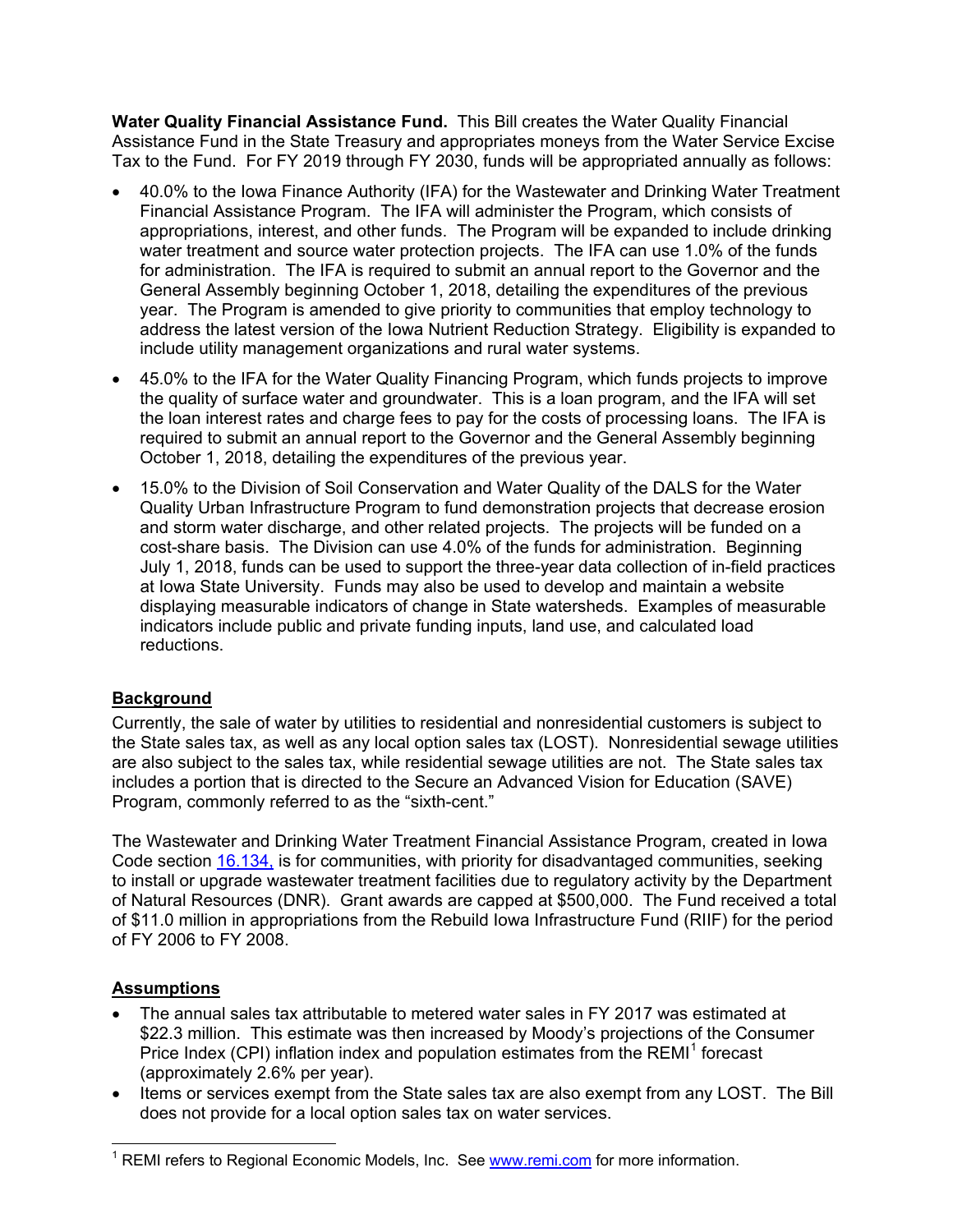- The Bill does not subject the new water service tax to the SAVE transfer.
- The section of the Bill related to the tax becomes effective July 1, 2018 (FY 2019), and the tax is repealed July 1, 2029.
- Calculations assume that the sales tax is not increased at any time during the period July 1, 2018, through July 1, 2029.
- The Department of Revenue (DOR) will have administrative costs related to establishing the collection of the Water Service Excise Tax.
- The DNR will have increased expenditures for support and staff members who provide technical assistance to the IFA for projects supported by the Wastewater and Drinking Water Treatment Financial Assistance Program.

# **Fiscal Impact**

## **Water Quality Infrastructure Fund and Water Quality Financial Assistance Fund.**

The estimated flow of funds under current law and as proposed in SF 512 is shown in **Table 1**. General Fund revenue and SAVE dollars will be diverted to the Water Quality Financial Assistance Fund, and the LOST revenues will no longer be collected.

| Table 1 – Current Law Sales Tax Policy vs. SF 512 |                    |             |                 |             |              |             |                   |                      |                      |  |  |  |
|---------------------------------------------------|--------------------|-------------|-----------------|-------------|--------------|-------------|-------------------|----------------------|----------------------|--|--|--|
| (in millions)                                     |                    |             |                 |             |              |             |                   |                      |                      |  |  |  |
|                                                   | <b>Current Law</b> |             | Senate File 512 |             |              |             |                   |                      |                      |  |  |  |
| <b>Estimated</b>                                  |                    |             |                 |             |              |             |                   |                      | <b>Water Quality</b> |  |  |  |
| Sales of                                          |                    |             |                 |             |              |             |                   | <b>Water Quality</b> | <b>Financial</b>     |  |  |  |
|                                                   | <b>Metered</b>     | General     |                 |             | General      |             |                   | Infrastructure       | Assistance           |  |  |  |
|                                                   | Water              | <b>Fund</b> | <b>SAVE</b>     | <b>LOST</b> | <b>Fund</b>  | <b>SAVE</b> | <b>LOST</b>       | Fund                 | <b>Fund</b>          |  |  |  |
| FY 2019 \$                                        | $391.1 \pm 5$      | 19.6        | $$3.9$ \$       | 3.0         | ¶\$∥<br>19.6 | \$0.0       | $0.0 \,$ \$<br>Ŝ. | $2.0 \; \text{S}$    | 2.0                  |  |  |  |
| FY 2020                                           | 400.9              | 20.0        | 4.0             | 3.0         | 16.0         | 0.0         | 0.0               | 4.0                  | 4.0                  |  |  |  |
| FY 2021                                           | 410.7              | 20.5        | 4.1             | 3.1         | 12.3         | 0.0         | 0.0               | 0.0                  | 12.3                 |  |  |  |
| FY 2022                                           | 421.0              | 21.1        | 4.2             | 3.2         | 12.6         | 0.0         | 0.0               | 0.0                  | 12.6                 |  |  |  |
| FY 2023                                           | 431.7              | 21.6        | 4.3             | 3.3         | 13.0         | 0.0         | 0.0               | 0.0                  | 13.0                 |  |  |  |
| FY 2024                                           | 442.9              | 22.1        | 4.4             | 3.4         | 13.3         | 0.0         | 0.0               | 0.0                  | 13.3                 |  |  |  |
| FY 2025                                           | 454.4              | 22.7        | 4.5             | 3.5         | 13.6         | 0.0         | 0.0               | 0.0                  | 13.6                 |  |  |  |
| FY 2026                                           | 466.4              | 23.3        | 4.7             | 3.5         | 14.0         | 0.0         | 0.0               | 0.0                  | 14.0                 |  |  |  |
| FY 2027                                           | 479.1              | 24.0        | 4.8             | 3.6         | 14.4         | 0.0         | 0.0               | 0.0                  | 14.4                 |  |  |  |
| FY 2028                                           | 492.7              | 24.6        | 4.9             | 3.7         | 14.8         | 0.0         | 0.0               | 0.0                  | 14.8                 |  |  |  |
| FY 2029                                           | 506.9              | 25.3        | 5.1             | 3.9         | 15.2         | 0.0         | 0.0               | 0.0                  | 15.2                 |  |  |  |
| FY 2030                                           | 521.6              | 26.1        | 5.2             | 4.0         | 0.0          | 0.0         | 0.0               | 0.0                  | 0.0                  |  |  |  |

Beginning in FY 2021, the Water Quality Infrastructure Fund will receive \$15.0 million per year from wagering tax receipts. The estimated fiscal impact is shown in **Table 2**.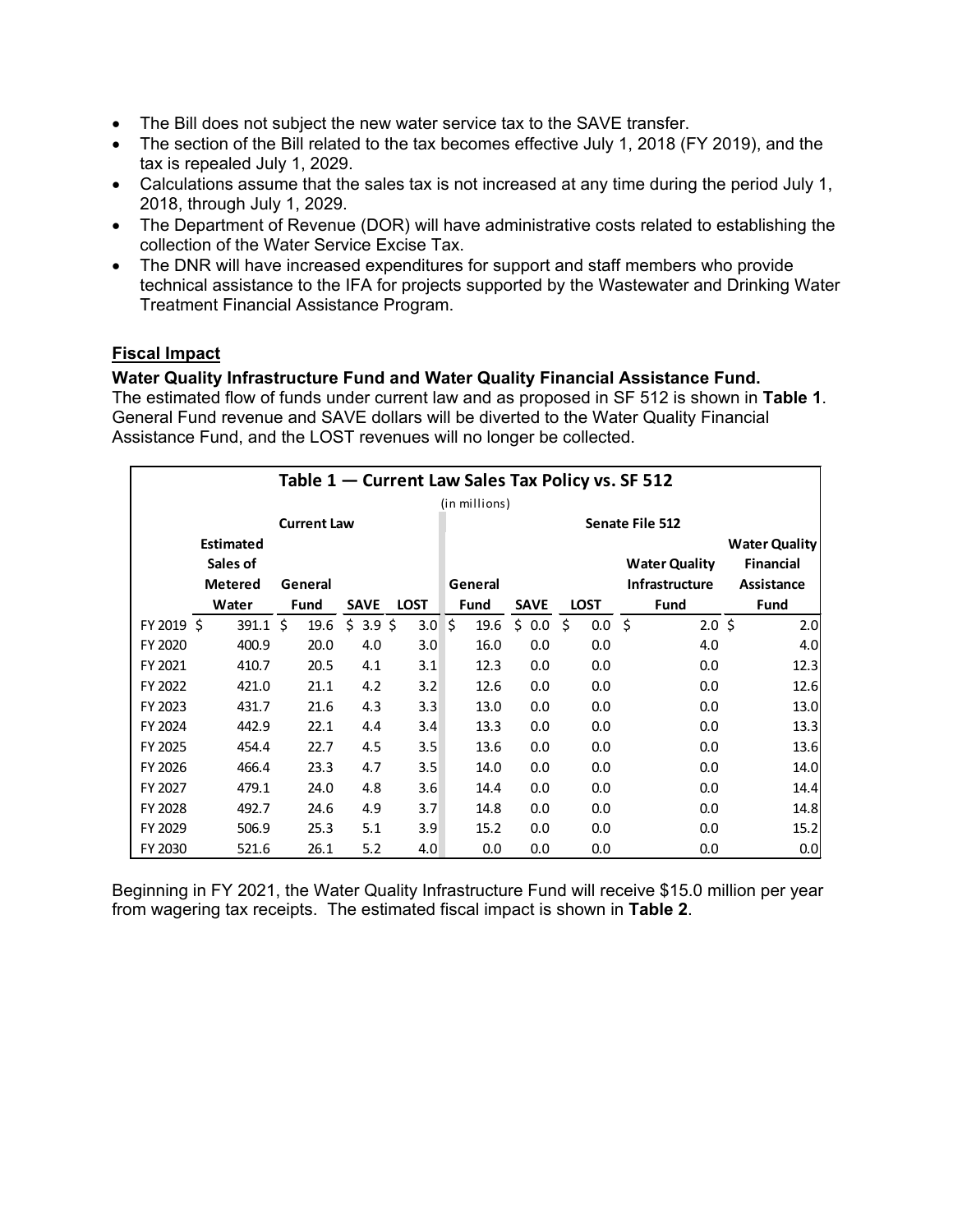| Table $2$ – Net Impact of SF 512 |             |             |                          |  |                       |                       |                  |  |  |  |  |
|----------------------------------|-------------|-------------|--------------------------|--|-----------------------|-----------------------|------------------|--|--|--|--|
| (in millions)                    |             |             |                          |  |                       |                       |                  |  |  |  |  |
|                                  |             |             |                          |  |                       |                       |                  |  |  |  |  |
|                                  |             |             |                          |  | <b>Rebuild Iowa</b>   | <b>Water Quality</b>  | <b>Financial</b> |  |  |  |  |
|                                  | General     |             |                          |  | <b>Infrastructure</b> | <b>Infrastructure</b> | Assistance       |  |  |  |  |
|                                  | <b>Fund</b> | <b>SAVE</b> | <b>LOST</b>              |  | <b>Fund</b>           | <b>Fund</b>           | <b>Fund</b>      |  |  |  |  |
| FY 2019 \$                       |             |             | $0.0$ \$ -3.9 \$ -3.0 \$ |  | $0.0 \,$ \$           | $2.0 \pm$             | 2.0              |  |  |  |  |
| FY 2020                          | $-4.0$      | $-4.0$      | $-3.0$                   |  | 0.0                   | 4.0                   | 4.0              |  |  |  |  |
| FY 2021                          | $-8.2$      | $-4.1$      | $-3.1$                   |  | $-15.0$               | 15.0                  | 12.3             |  |  |  |  |
| FY 2022                          | $-8.4$      | $-4.2$      | $-3.2$                   |  | $-15.0$               | 15.0                  | 12.6             |  |  |  |  |
| FY 2023                          | $-8.6$      | $-4.3$      | $-3.3$                   |  | $-15.0$               | 15.0                  | 13.0             |  |  |  |  |
| FY 2024                          | $-8.9$      | $-4.4$      | $-3.4$                   |  | $-15.0$               | 15.0                  | 13.3             |  |  |  |  |
| FY 2025                          | $-9.1$      | $-4.5$      | $-3.5$                   |  | $-15.0$               | 15.0                  | 13.6             |  |  |  |  |
| FY 2026                          | $-9.3$      | $-4.7$      | $-3.5$                   |  | $-15.0$               | 15.0                  | 14.0             |  |  |  |  |
| FY 2027                          | $-9.6$      | $-4.8$      | $-3.6$                   |  | $-15.0$               | 15.0                  | 14.4             |  |  |  |  |
| <b>FY 2028</b>                   | $-9.9$      | $-4.9$      | $-3.7$                   |  | $-15.0$               | 15.0                  | 14.8             |  |  |  |  |
| FY 2029                          | $-10.1$     | $-5.1$      | $-3.9$                   |  | $-15.0$               | 15.0                  | 15.2             |  |  |  |  |
| FY 2030                          | $-26.1$     | $-5.2$      | $-4.0$                   |  | 0.0                   | 0.0                   | 0.0              |  |  |  |  |

Moneys from the Water Quality Financial Assistance Fund will be appropriated as shown in **Table 3** and will continue through FY 2030.

| Table 3 – Appropriations from the Water Quality Financial Assistance Fund |    |                                                                       |    |                                |                            |                            |  |  |  |
|---------------------------------------------------------------------------|----|-----------------------------------------------------------------------|----|--------------------------------|----------------------------|----------------------------|--|--|--|
|                                                                           |    | Wastewater and<br><b>Drinking Water</b><br><b>Treatment Financial</b> |    | <b>Water Quality Financing</b> |                            | <b>Water Quality Urban</b> |  |  |  |
|                                                                           |    | <b>Assistance Program</b>                                             |    | <b>Program Fund</b>            | <b>Infrastructure Fund</b> |                            |  |  |  |
| FY 2019                                                                   | \$ | 782,000                                                               | \$ | 880,000                        | \$                         | 293,000                    |  |  |  |
| FY 2020                                                                   |    | 1,603,000                                                             |    | 1,803,000                      |                            | 601,000                    |  |  |  |
| FY 2021                                                                   |    | 4,928,000                                                             |    | 5,544,000                      |                            | 1,848,000                  |  |  |  |
| FY 2022                                                                   |    | 5,052,000                                                             |    | 5,684,000                      |                            | 1,894,000                  |  |  |  |
| FY 2023                                                                   |    | 5,180,000                                                             |    | 5,828,000                      |                            | 1,942,000                  |  |  |  |

**Other Expenditures.** The DOR estimates expenditures for implementing the Water Service Excise Tax at \$1.1 million for FY 2018. These include the following:

- \$800,000 for services from the Office of the Chief Information Officer (OCIO).
- \$200,000 for services from First Data Government Solutions.
- \$58,000 in indirect expenditures by the DOR.

The DNR estimates an increase in expenditures for support and staff members who provide technical assistance to the IFA for projects supported by the Wastewater and Drinking Water Treatment Financial Assistance Program. These expenditures are listed in **Table 4**. No funding source has been identified for these expenditures.